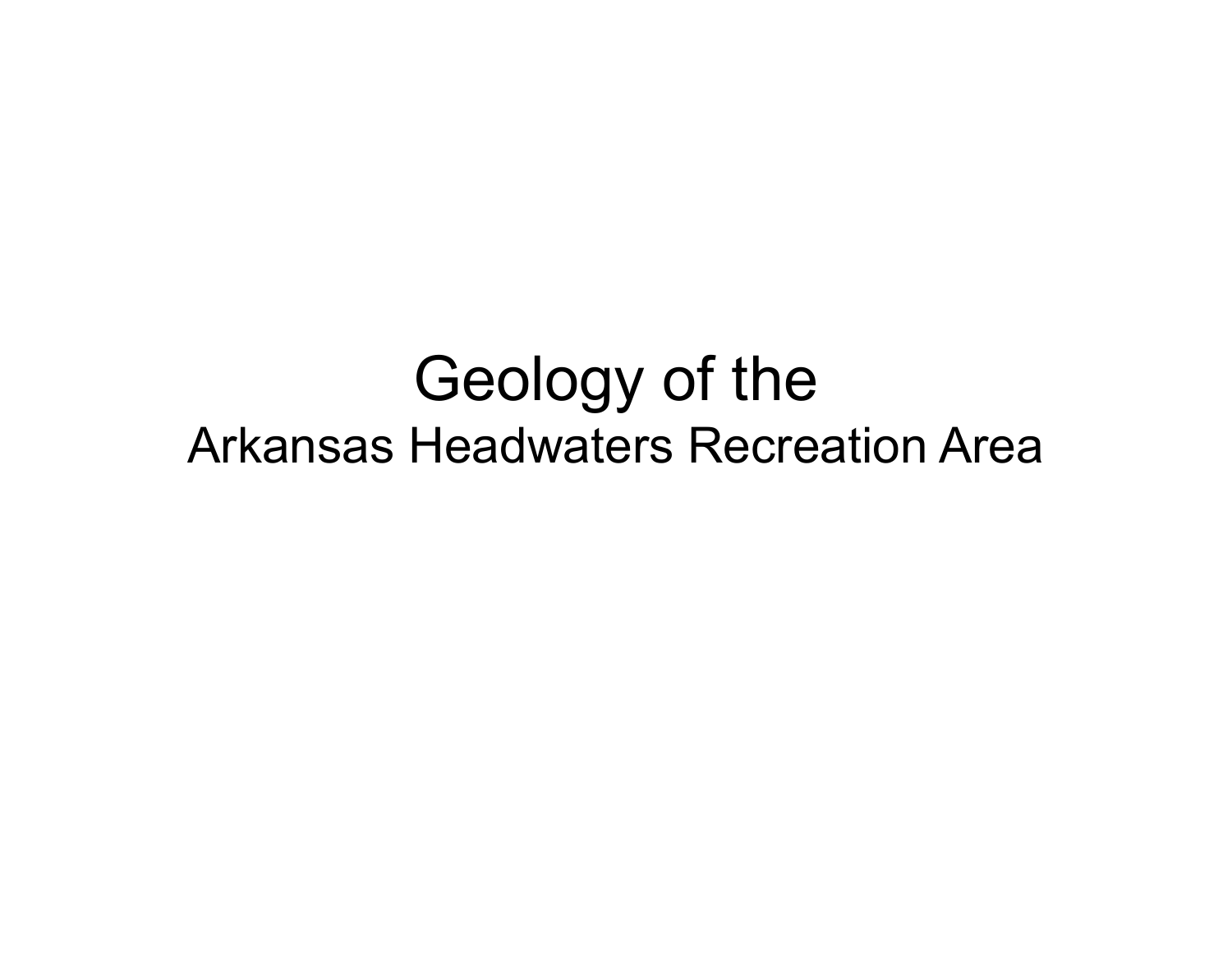#### Geological Sections of AHRA

- Upper Arkansas River Valley
	- Leadville to Salida
	- Segment of the Rio Grande Rift
- Upper Big Horn Sheep Canyon
	- Salida to Coaldale
	- Canyon through the east horst of the Rio Grande Rift
- Lower Big Horn Sheep Canyon / Royal Gorge
	- Coaldale to Canon City
	- – Canyons through the Front Range uplift of the southern Rocky Mountains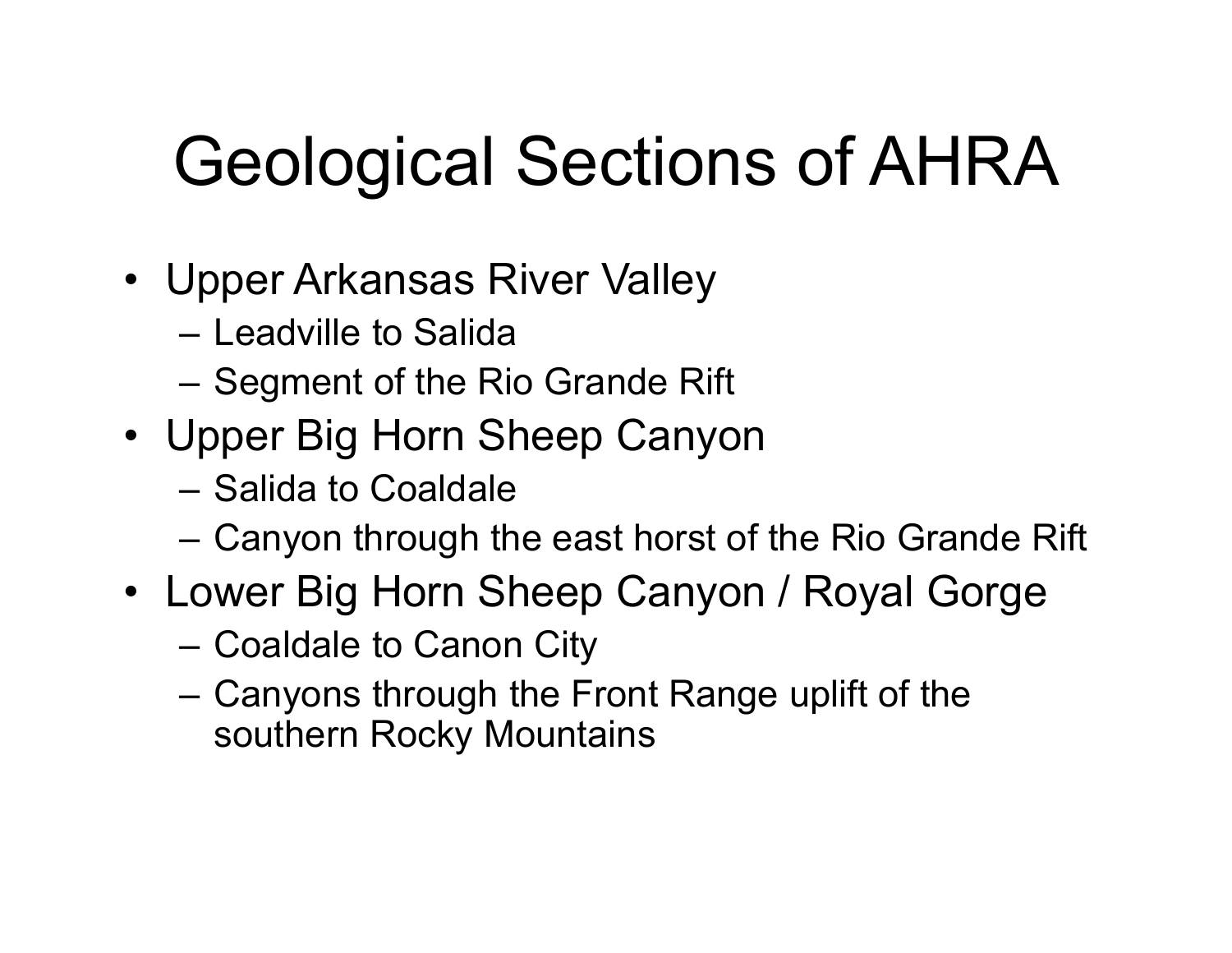## Upper Arkansas River Valley

- A portion of the Rio Grande Rift running from southern Wyoming into Mexico
	- **Rift** a portion of Earth's crust where spreading has occurred
		- Caused by tensional forces from the flat-subducting Farallon Tectonic Oceanic Plate activity below the crust
		- Elongated blocks of crust (**horsts**) parallel to and on both sides of a rift rotate and uplift, here now to over 7K feet above the graben, while spreading apart
		- The area between the spreading blocks (**graben**) drops along the uplifting fault-bounded blocks forming a valley, here now15K thick with post-rift fill
		- The uplifting exposes rocks lower in the rift's horst walls from thousands of feet deep within the crust
		- The spreading allows hydrothermal and volcanic activities from deep within the earth to rise to the surface
			- Causing hot spring activity on the west from Cottonwood Creek south to Poncha Pass and Salida
			- Causing related volcanic activity on the east from Buffalo Peaks south to Salida and on the west from Independence Pass to Monarch Pass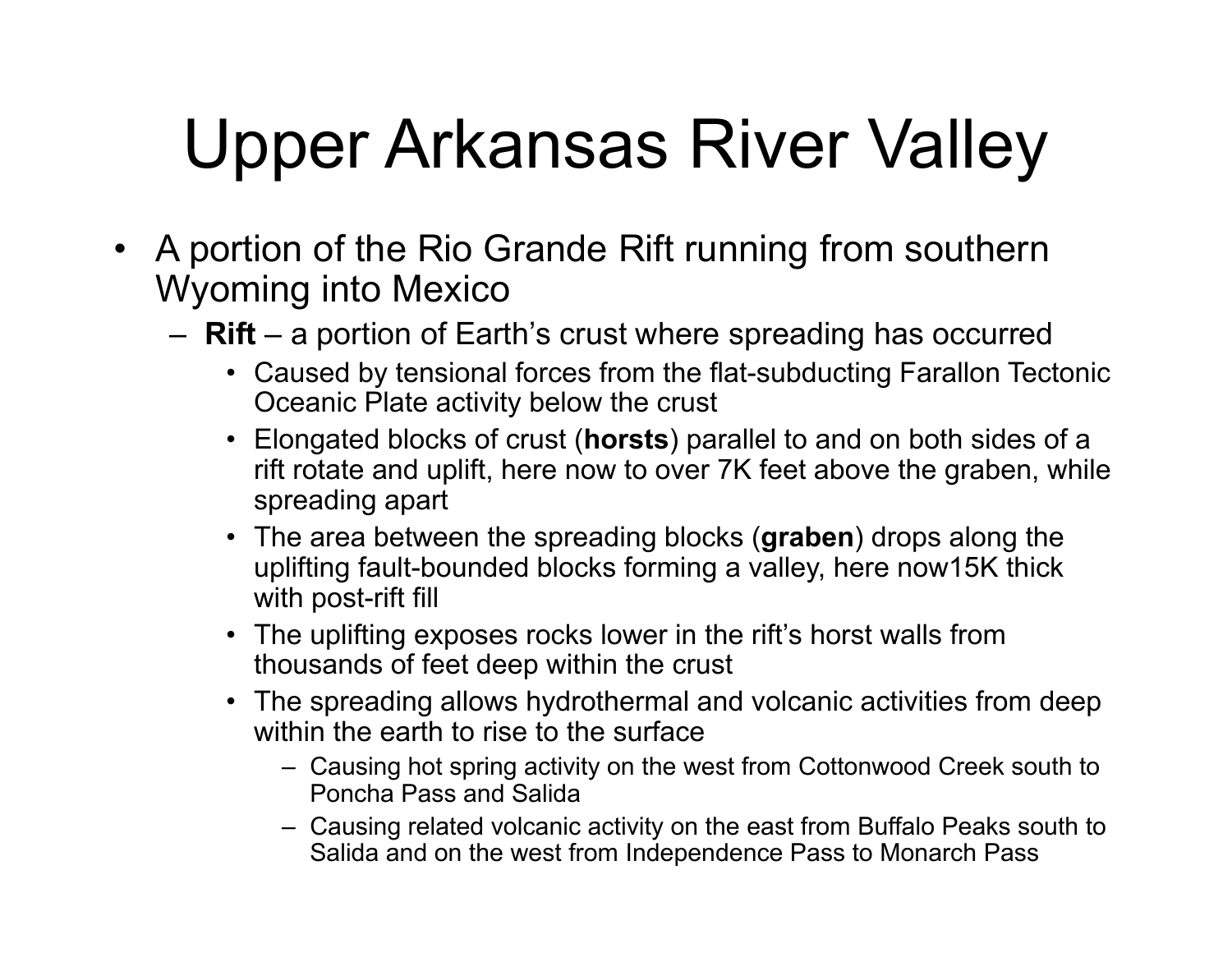#### Rift Diagrams







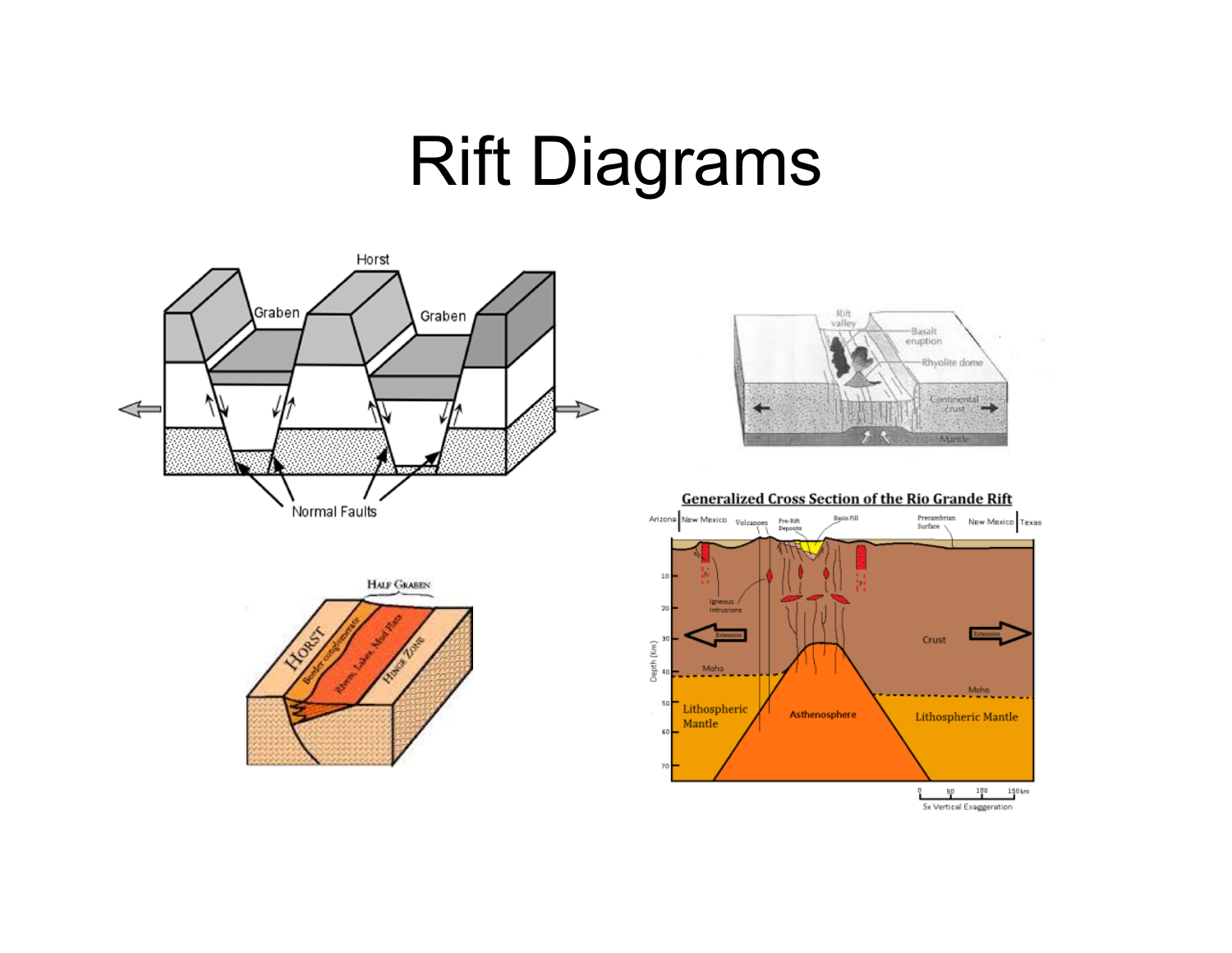### Upper Arkansas River Valley

- $\bullet$  Geology of the Upper Arkansas Rift Valley
	- The Mosquito Range is the east horst and the Sawatch Range is the west horst of the rift valley
	- A significant amount of uplifted Precambrian metamorphic basement rock (gneiss and schist) is exposed at the base of both horst walls
	- Un-metamorphosed Precambrian basement granites and granite intrusions in the metamorphosed rock are also exposed in the horst walls below the sedimentary rock layers high on the horst walls
	- Significant glaciations have occurred to both horst walls to the north end of the valley and in the Sawatch alone to the south end
		- Where Lake Creek, Clear Creek, and Pine Creek end at the Arkansas River, banks of glacial till are present as remains of glacial moraines
		- Just south of the Granite town site, one or more ice dams that formed during the glacial melt period, creating a 500 foot deep lake, burst to scour out and form the deeper portion of the Granite Canyon area and carry large boulders way downstream (as far as the Spikebuck recreation site)
		- The glacial outwash has forced the Arkansas River tightly against the east horst through much of the Upper Arkansas River Valley
	- Large deposits of volcanic rhyolite and some andesite remain along the east horst from Bald Mt., Sugarloaf and Ruby Mountains and Rainbow rock south to Salida and predominate from Hecla Junction to the lava flow east of Salida from "S" Mountain
	- Along the base of the Sawatch Range south of Mesa Antero, large alluvial fan deposits contain sorted glacial outwash from streams draining glaciers in the **Sawatch**
	- Mixed with the basement granite and volcanic deposits, the Precambrian basement metamorphics make a significant appearance near Hecla Junction and east of Salida at the base of the east horst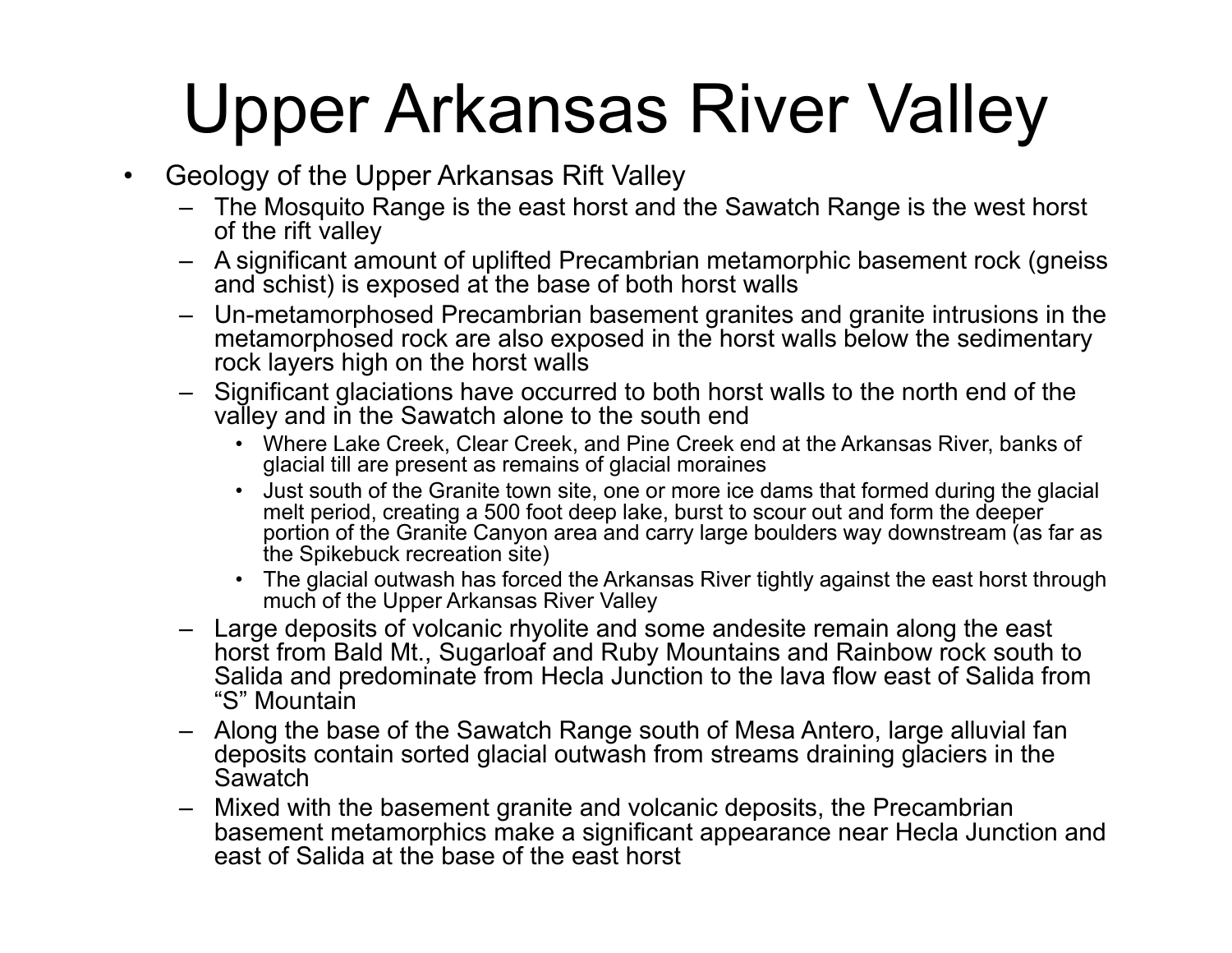# Upper Big Horn Sheep Canyon

- • A fault system in the east horst of the Rio Grande Rift
	- Formed by tensional spreading steeply uplifting huge blocks of crust, forming faults and fractures that the Arkansas River follows
	- The uplift and faults slope downward easterly to Coaldale
	- Later crustal shifting and volcanism possibly diverted the Arkansas River from a southward flow through Poncha Pass to a southeastward flow following faults through the east horst
- • Uplifting exposed deep Precambrian rocks up through successive layers of the lower Paleozoic sedimentary rock layers
	- Deep Precambrian Basement metamorphics are exposed just east of Salida
	- Rocks traversed just to the east change abruptly to Cambrian/Ordovician white Sawatch sandstone/brownish Manitou limestone/red-yellow Harding quartzite/gray Fremont dolomite
	- The massive gray cliffs then encountered are Ordovician Fremont Dolomite/Limestone
	- Beyond the dolomite are successive pink Parting Shale/purplish Parting Quartzite/red-yellow Dyer Chert/white-yellow Dyer Dolomite/yellow-green Dyer Shale/grayish Leadville Limestone layers in the Devonian and Mississippian formations severely twisted, faulted, and bent behind Wellsville by crustal east horst uplift
	- From Swissvale to Vallie Bridge, the uppermost sedimentary layer for this region, the purple sandstone/green-brown-black shales/red-white Pennsylvanian/Permian redbeds, are passed
		- The redbeds consist of red and white sandstone/shale/mudstone/conglomerate layers
		- Up to approximately 22,000 feet in thickness
	- Some areas on the tops of the ridges to the north and across the river east of Rincon and west of Howard are capped with Salida Volcano Field andesite flows
	- To the northeast of Howard, beds of white to reddish rhyolite ash cap the Permian redbeds
- • Just west of Coaldale (at Vallie Bridge), the sediment layers traversed near Wellsville were caught and bent up nearly vertical by the west edge of the Front Range uplift
- • Steeply dipping sedimentary layers to the southwest of Coaldale on the top of the east horst contain coal and gypsum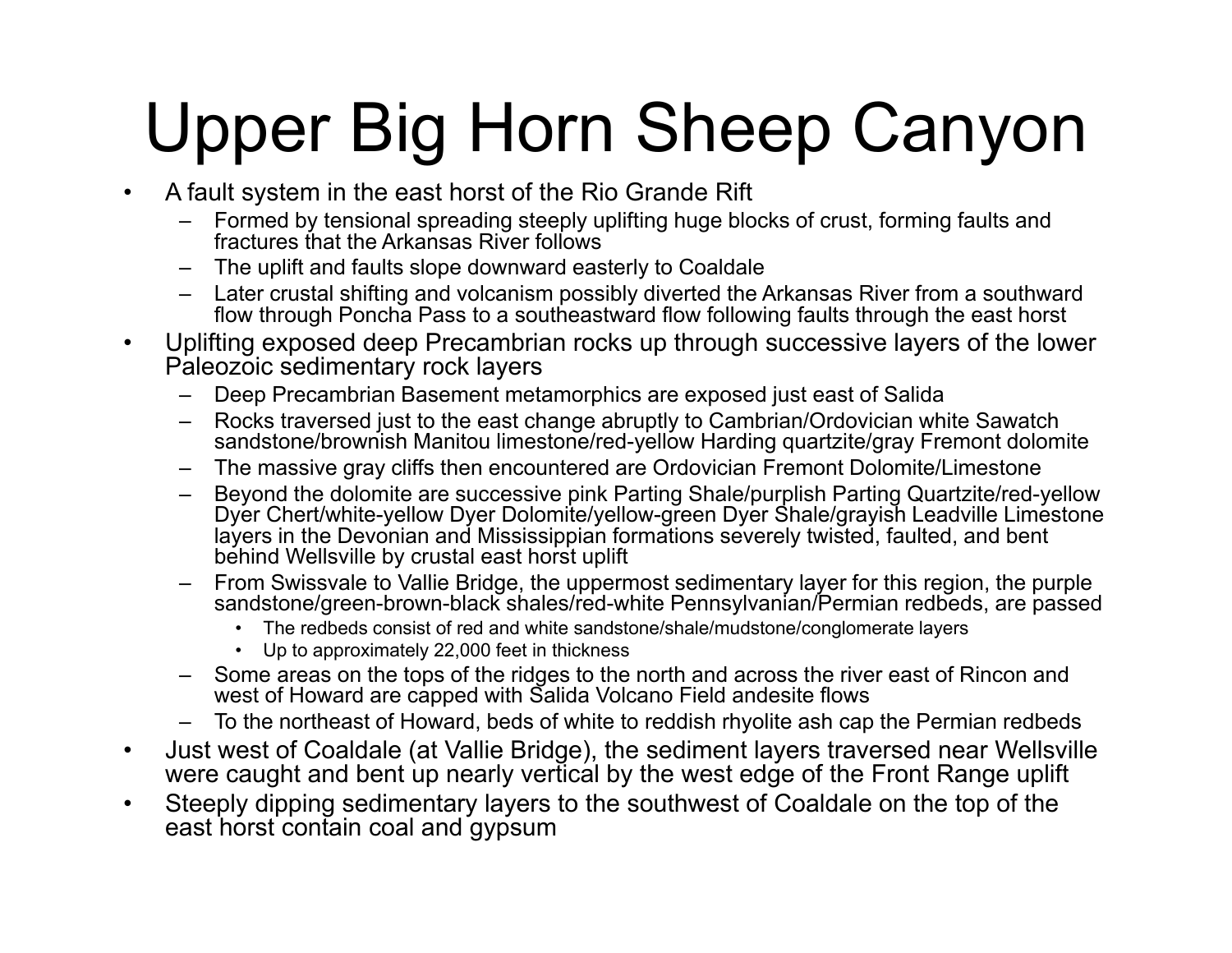#### **Lower Big Horn Sheep Canyon / Royal Gorge**

- $\bullet$  Canyons through the massive Front Range uplift
	- Major tectonic crustal uplift of deep Precambrian basement granites and metamorphics
	- The crust here is deeply faulted and fractured by the 10K+ feet of uplift
	- The Arkansas River follows faults and fractures through the uplifted mountains
	- The abrupt west end of the uplift at Coaldale marks the east extent of the east Rio Grande horst and the river enters the Front Range Uplift through a water gap
- $\bullet$  Geology of the canyons
	- The west most ridge of the uplift visible approaching Coaldale from the northwest is made up of tan Precambrian granites with a some dark metamorphic rock
	- From Coaldale to Texas Creek, the uplift consists of tan/pink/orange Precambrian granites and black gabbro with metamorphic gneiss and schist
	- To the north, the ridges are capped with 39-mile Volcano Field basalt lava flows
	- Deep in the canyon east of Texas Creek to Parkdale, rocks are primarily Precambrian metamorphics uplifted from deep within the crust
		- Gneiss, schist, and Proterozoic/Archean metasediments persist, especially around Texas Creek
		- The walls contain few original basement granite masses but many granite intrusions introduced after the metamorphosing of this portion of the crust
	- At Parkdale, a tilted and severely faulted outlier of Mesozoic Morrison, Dakota, etc. sedimentary rock layers are visible trapped by the uplift of the basement rock
	- East and south of Parkdale, the southward continuation of the Front Range uplift from Pikes Peak is visible
	- Royal Gorge rock consists of granites, gneiss, and schist with huge granite masses and black intrusions of gabbro contained in the gneiss